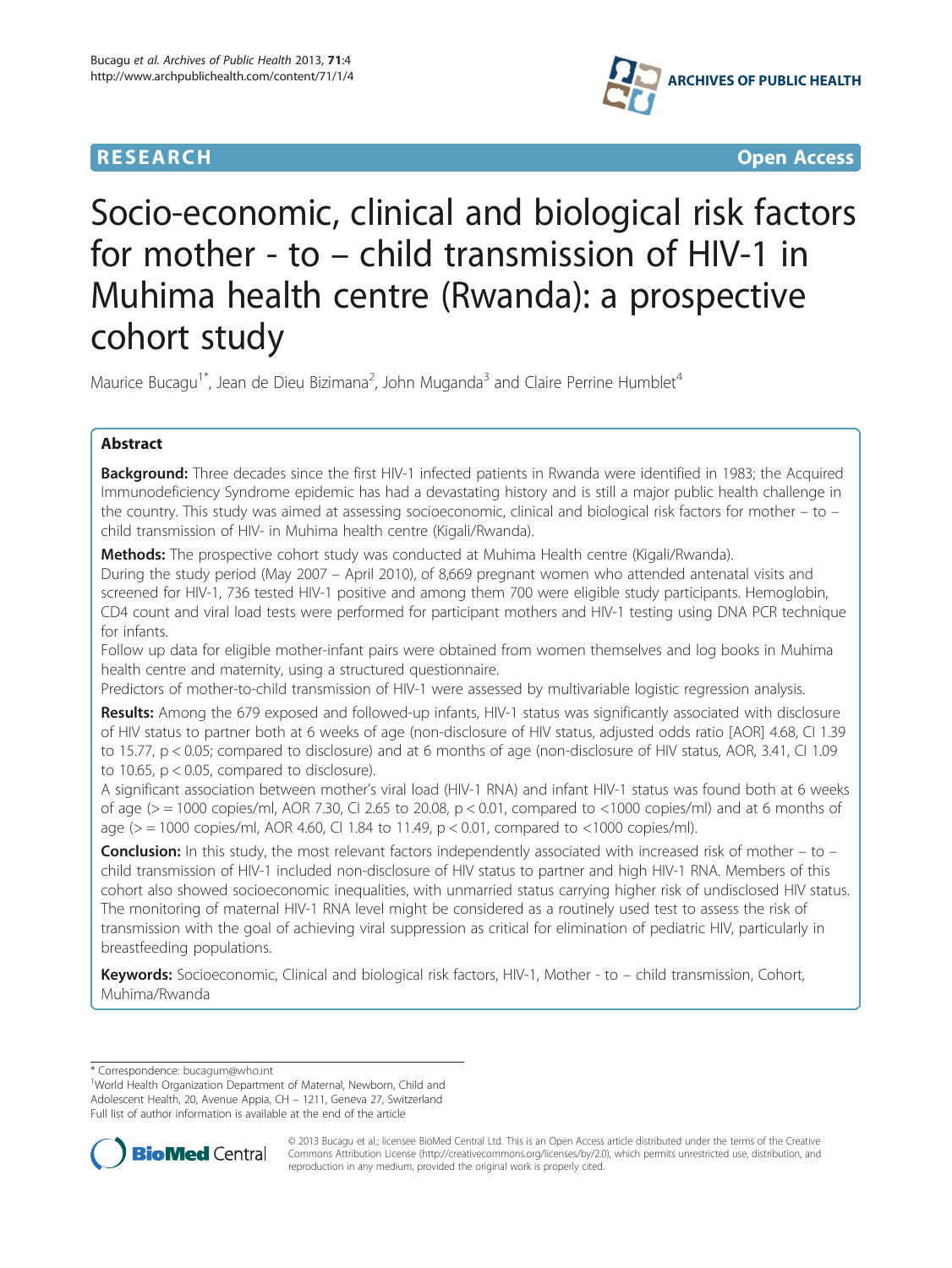# Background

Three decades since the first HIV-1 infected patients in Rwanda were identified (1983), the Acquired Immunodeficiency Syndrome (AIDS) epidemic has had a devastating history and is still a major public health challenge in country [[1,2](#page-9-0)].

At the end of 2010, an estimated 34 million people [31.6 million-35.2 million] were living with HIV worldwide, up 17% from 2001. The proportion of women among people living with HIV has remained stable at 50% globally, but they are more affected in Sub-Saharan Africa (59% of all people living with HIV). Mother-to-child transmission of HIV remains the primary mode of child contamination during pregnancy, childbirth or breastfeeding. It is estimated that every day there are over 1,000 new HIV infections in children, with vast majority occurring in Sub-Saharan Africa. Nearly 370,000 [230,000 - 510,000] children were infected with HIV through mother- tochild transmission globally in 2009. The scaling up of effective interventions for the prevention of HIV transmission from mother- to- child (PMTCT) is still limited because of inadequate access to antenatal and postnatal services, particularly in developing countries [[3\]](#page-9-0).

With a population of 10.4 million (2010), of whom majority are female (52%), young (67% have less than 25 years) and living in rural areas (83%), Rwanda faces enormous challenges of political, social, economic, health development, and particularly those relating to the consequences of the 1994 genocide. Its gross domestic product is estimated at USD 540 \$/capita (2010), with a high level of poverty (56.9% below the poverty line, 2005) [\[4\]](#page-9-0). HIV trend from Rwanda Demographic and Health surveys data shows that adult HIV prevalence has remained unchanged from 2005 to 2010. Estimated nationally at 3%, 4% in women and 2% in men, it is 8.7% in urban areas and 2.8% in rural areas (2010) [\[5\]](#page-9-0).

The programme for prevention of mother-to-child transmission of HIV-1 was put in place in 1999, with a goal of reducing the incidence of new HIV infections among children born to HIV positive mothers, with the use of antiretroviral medicines [\[6,7](#page-9-0)]. The package of PMTCT services provided during the study period (2007–2010) included antenatal care with testing and counseling; essential obstetric and neonatal care; triple therapy and dual therapy ARV respectively for HIV-positive mothers and infants; as well as family planning [[8](#page-9-0)]. Country's commitments, towards eliminating new HIV infections among children by 2015 and keeping their mothers alive, are in line with the global plan launched by the UN Secretary General in 2011. The following specific targets were defined at global level: overall transmission rate  $<$  5% at the population level  $\left(<$  2% in the absence of breastfeeding or measured at 6 weeks) and the reduction of new pediatric HIV infections by 90% from the estimated baseline [\[9](#page-9-0)].

In developed countries, the rate of HIV transmission from the mother to the child has been significantly reduced to 1%, through the use of antiretroviral triple therapy for HIV-infected mother, caesarean delivery and formula feeding for the child. In Rwanda, the mother-tochild transmission of HIV-1 before the era of antiretroviral medicines, has affected more than one in four children (25.7%) born to HIV-1 positive mothers [[2](#page-9-0)].

During the decade of 2000s, the use of antiretroviral drugs allowed for significant advance in the reduction of HIV mother-to-child transmission. However, feeding practices for exposed children still represent a major challenge for populations with breastfeeding as the only feeding alternative for child survival. Nearly all Rwandan children are breastfed through the first year of life, with about 70% of them receiving complementary foods by age of 6 to 9 months [\[5\]](#page-9-0).

Several studies support the role of socioeconomic, clinical and biological risk factors for HIV-1 transmission [[8-12\]](#page-9-0). Based on this background, we initiated this study to assess the role of socioeconomic, clinical and biological factors in mother-to-child transmission of HIV-1 at Muhima health centre (Kigali/Rwanda), where this type of study has never been conducted. The site of the study includes Muhima health centre & hospital, located in the district of Nyarugenge (Kigali), with a population of about 287,529 inhabitants (2010).

This study is specifically expected to allow for better understanding of risk factors, likely to limit the effectiveness of the national strategy for elimination of mother-to-child transmission of HIV-1. The knowledge generated from this study in Muhima will guide the national evidence-based response towards a multisectoral approach, with both more effective health interventions and specific socioeconomic strategies to address the HIV pandemic in Rwanda [\[1,9,13\]](#page-9-0).

# **Methods**

# Study design and population

The prospective cohort study was conducted at Muhima health centre (Kigali/Rwanda).

All pregnant women diagnosed with HIV-1 and attending PMTCT service at Muhima health centre were invited to participate in the study, between May 2007 and April 2010. Eligible study participants were pregnant HIV-1 infected women, consenting to the study, who had attended antenatal visits or delivered at Muhima maternity and had benefited from PMTCT interventions in line with the national guidelines (based on combination of Zidovudine/ Lamivudine/Nevirapine for mothers during pregnancy, childbirth and postnatal period and Nevirapine/Zidovudine for newborn). Additional inclusion criteria was for participants to be registered as residents within the specific catchment area of Muhima health centre and therefore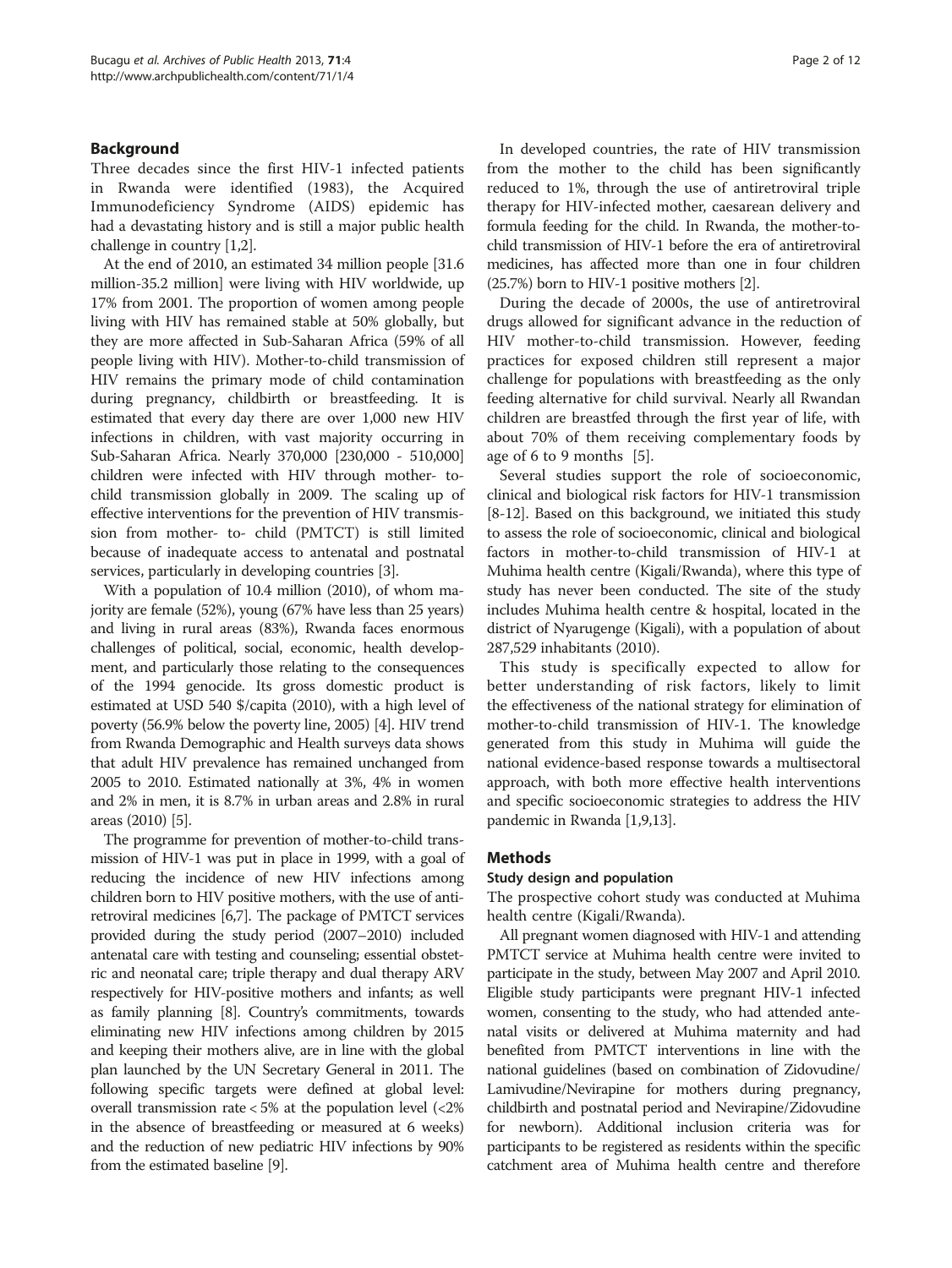expected to attend the postnatal follow up as required. All HIV negative pregnant women, those whose consent to the study was not obtained and those living outside the catchment area of Muhima were excluded from the study.

We estimated the sample size based on anticipated HIV-1 infection of 4% at 6 weeks and absolute precision in% points of 1.5, with a confidence interval (CI) of 95%. A sample size of 656 was the minimum number required for the study. During the study period, of 8,669 pregnant women who attended antenatal visits and screened for HIV-1 in Muhima health centre, 736 tested HIV-1 positive and among them 700 were eligible study participants [[14](#page-9-0)]. At enrolment, eligible participants were interviewed by three trained PMTCT providers (2 data collectors supervised by 1 medical doctor) until the determined sample size of 700 women was reached. Information was collected from each mother – infant pair for a period of 6 months after childbirth, including specific socioeconomic characteristics, clinical and biological features. For twins, one member randomly selected from each twin pair was included in the study.

# Data collection and management

Follow up data for eligible mother-infant pairs, about pregnancy, childbirth and postnatal period were obtained from women themselves and log books in Muhima health centre and maternity, using a structured questionnaire, translated into Kinyarwanda by the principal investigator. Those data included medical records and laboratory tests results. As viral load was not a requirement for the national PMTCT protocol, it was performed by the Rwanda National Referral laboratory for study participants at the request of the author, using COBAS TaqMan HIV-1 test or Amplicor HIV-1 Monitor test v1.5 (both from Roche Diagnostic Corporation, Indianapolis, IN). This is nucleic acid amplification test for the quantification of Human Immunodeficiency Virus Type 1 RNA in human plasma.

Required data were collected anonymously, using participant's unique identifier, nationally provided by the National Centre for Treatment and Research on AIDS, Malaria, Tuberculosis and other epidemics (Rwanda TRAC plus/Rwanda Ministry of Health).

The study was designed to allow for periodic requestioning of study participants, at birth, 6 weeks and 7 months postpartum, 1 month after cessation of breastfeeding as per the national guidelines [[1](#page-9-0)].

Twenty –one study participants were considered lost to follow up as they have not shown up for regular visits and the study team unable to find HIV-1 tests results for their infants at 6 weeks and/or at 6 months (Dried Blood Spot method using PCR technique). Baseline data on known variables, namely age, marital status, maternal education, residence, wealth index were found to be sufficiently similar to those of participants (679) who remained in the study [[15](#page-10-0),[16](#page-10-0)].

The data were double entered for all 700 questionnaires, by a team of 2 data entry clerks supervised by a lecturer from the University of Rwanda/School of Public Health.

Data quality assessment was performed in two steps: A review of all the records for participants with caesarean section as mode of delivery (121 cases) was conducted: 90% of self-reports were confirmed by relevant medical records. Information on mode of delivery, in this study, was provided by the participant and confirmed with the maternal health card. The quality control was meant for checking data consistency between the study questionnaires and medical records from the health facility where childbirth took place. For 12 participants in the study (i.e. 10%), expected data were not found in the Muhima hospital register. The missing medical records were later found in a logbook that was kept in the Kigali University Hospital (CHUK). The logbook was taken by the CHUK team, when it went back to its premises after rehabilitation (2009) and temporary relocation in Muhima hospital (the study site) in 2007–2008.

In addition, all viral load tests results for 679 study participants were jointly verified by the principal investigator and the laboratory manager, before the required payment could be executed by Muhima hospital.

The main outcome was cumulative incidence of mother – to – child transmission of HIV-1. It was measured at 6 weeks and 6 months of life among live born children [[17,18](#page-10-0)].

# Data analysis

Background data were summarized with descriptive statistics. Univariate analyses of associations were performed using the chi squared test, Fisher's test as appropriate. Potential risk factors for mother – to – child transmission of HIV-1 were considered as covariates, including: socioeconomic characteristics that included mother's age in years  $\langle \langle 124 \rangle$  years  $\rangle$  24 years); marital status (married/unmarried); mother's education (no education/primary education; secondary school and more); parity (primiparous/multiparous); wealth index recategorized in 5 quintiles (poorest/second/middle/ fourth/richest) (Demographic Health Survey wealth index model); disclosed HIV status to partner (yes/ no); sex of infant (male, female), infant feeding choices during the first 6 months of life (exclusive breastfeeding/artificial feeding/mixed feeding) [[19\]](#page-10-0).

Clinical factors were: mode of delivery (vaginal/instrument assisted/cesarean section); type of ARV treatment (prophylactic/curative); duration of ARV treatment prior to delivery ( $<$  6 weeks/ $>$  = 6 weeks).

Biological factors included hemoglobin during pregnancy  $\langle$  <11 g/dl/> = 11 g/dl); CD4 count  $\langle$  < 350 cells/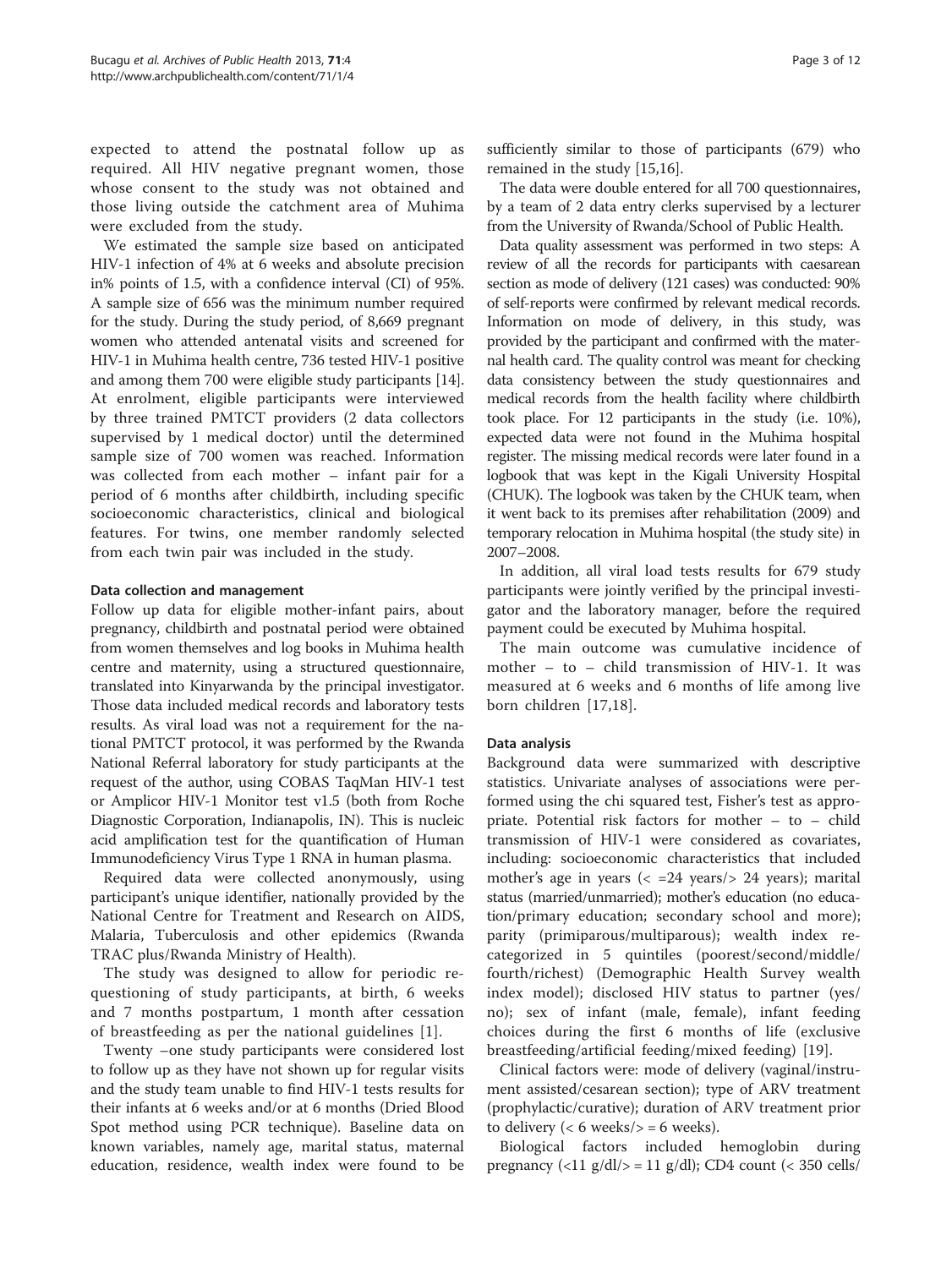<span id="page-3-0"></span> $\mu$ L/ $>$  = 350 cells/ $\mu$ L); viral load (HIV-1 RNA) (< 1000  $copies/mL$  = 1.000 copies/mL).

Predictors of mother-to-child transmission of HIV-1 were assessed by multivariable logistic regression. All variables with potential association with the main outcome – HIV-1 transmission, were entered into the logistic regression model. Hosmer and Lemeshow test was applied to check for how well the model fit. Variables were held in the model if they reached a significance level of  $P < 0.05$ .

In addition, to demonstrate the potential mediation effect of HIV disclosure variable through which a focal independent variable (marital status) is able to influence the dependent variable (infant HIV status), as shown in Figure 1, the following steps were tested, as applied in social psychological research: first the independent variable affects the mediator in the first equation; second, the independent variable affects the dependent variable in the second equation; and third, the mediator affects the dependent variable in the third equation.

A series of regression models was used to quantify the relationships between marital status and HIV status disclosure (a); marital status and infant HIV status (b), HIV status disclosure and infant HIV status (c) [[20](#page-10-0)-[23\]](#page-10-0).

Statistical analyses were performed with STATA 12.0 (Stata Corp, College Station, TX) and Statistical Package for the Social Sciences (SPSS) version 17.

# Ethical considerations

The study protocol was reviewed and approved by the Rwanda national ethical committee and the research commission of University Teaching Hospital of Kigali, in February 2007, with annual evaluation of the study progress. An informed consent has been obtained, with a written and signed document, for each participant in this cohort study.



disclosure. Mothers and infants meeting inclusion criteria in the study. Muhima health centre cohort, Kigali/Rwanda, 2007-2010 [[21\]](#page-10-0). The following steps were tested, as applied in social psychological research: first the independent variable affects the mediator in the first equation (a); second, the independent variable affects the dependent variable in the second equation (b); and third, the mediator affects the dependent variable in the third equation (c).

# Results

# Baseline characteristics

Socioeconomic, clinical and biological characteristics of mother-infant pairs enrolled in the study are shown in Table [1.](#page-4-0) Nearly 1 in 3 mothers (29.7%) were young, with a median age of 27 years (range:  $17 - 45$  years). Majority of mothers had only primary or no education (74.7%) and were married (82.7%). Two in five (40.3%) study participants were classified by wealth index quintiles as poorest and poor. Over one fifth (21.5%) of women were primiparas, with median number of 2 births (range: 1–9 births). For 18.9% of women, male partner's HIV status was not disclosed. Only 2.9% of babies were born at home; for 17.8% of pregnant women, babies were delivered by cesarean section. Over half (50.7%) of exposed infants were females. The vast majority (86.1%) of mothers reported that their children received exclusive breastfeeding. At enrollment, the median hemoglobin was 12.20 g/dl (range:  $6.30 - 19$  g/dl); with median CD4 count of 429.50 cells/mm<sup>3</sup> (range:  $11 - 1718$  cells/mm<sup>3</sup>) and median viral load of 40 copies/ml (range: 40 – 890,000 copies/ml); 63.3% of participant mothers had a viral load of less than 40 copies/ml. Of 679 mothers, majority (51.8%) reported they have received HIV chemoprophylaxis regimen and 77.5% have taken ARVs for at least 6 weeks prior to childbirth.

# Infant HIV-1 infection

The study enrolled a cohort of 700 HIV-1 infected pregnant women and their newborn. Of these 21 study participants were lost to follow up and 679 pregnant women had live births of 674 single babies and 10 twins (Figure [2\)](#page-5-0). At 6 weeks, of the 679 live born babies and followed up, a total of 23 infants tested HIV-1 positive. Among these, at 6 months, 22 infants were confirmed HIV-1 infected and 1 infant uninfected with HIV. Among the 656 initially HIV-negative infants, 4 died before 6 months of age (with no confirmed diagnosis). Of the 652 remaining infants, 3 were confirmed HIV-1 infected between 6 weeks and 6 months of age (11.5% of all infected infants). The overall HIV-1 cumulative incidence of mother – to – child transmission rate was 3.7% at 6 weeks to 6 months of age and 3.2% was at zero to 6 weeks of age.

# Risk factors for mother-to-child transmission of HIV-1

In univariate analysis, among the 679 HIV exposed live infants, there is a statistically significant association between HIV-1 status of infants and their mothers' marital status; parity; hemoglobin level, duration of ARV treatment, CD4 count and viral load, as well as HIV status disclosure to partner and infant feeding choices. Variables not associated with HIV-1 status of infants included mother's age, mother's education, wealth, mode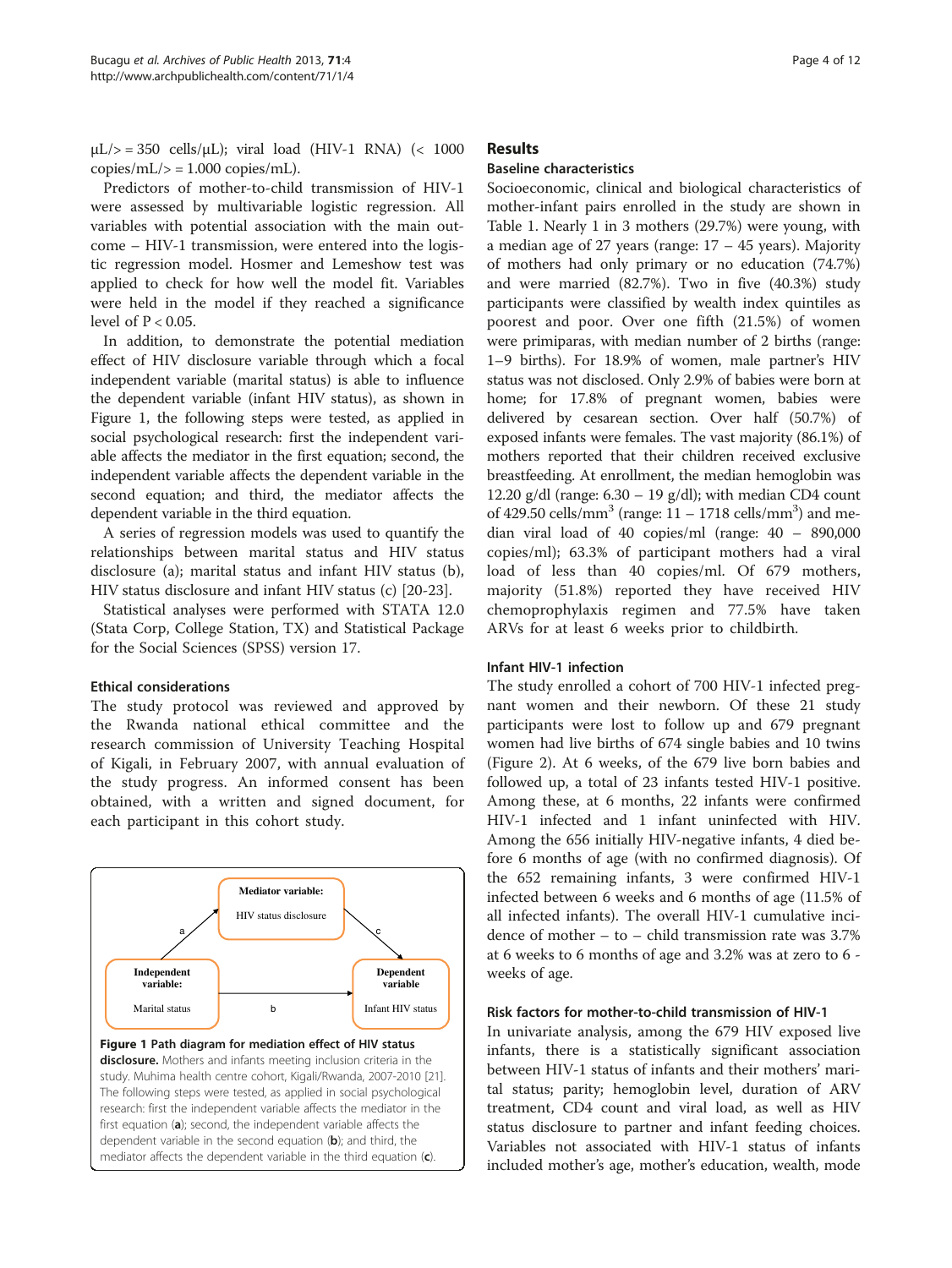| <br>Variable                                   | Number ( $N = 679$ ) | Percentage |
|------------------------------------------------|----------------------|------------|
| Mother's age in years                          |                      |            |
| $\leq$ = 24                                    | 202                  | 29.7       |
| >24                                            | 477                  | 70.3       |
| <b>Marital status</b>                          |                      |            |
| married                                        | 562                  | 82.7       |
| unmarried                                      | 117                  | 17.3       |
| <b>Mother's education</b>                      |                      |            |
| none/primary                                   | 509                  | 75.0       |
| secondary/university                           | 170                  | 25.0       |
| Wealth                                         |                      |            |
| poorest                                        | 175                  | 25.8       |
| poor                                           | 99                   | 14.5       |
| middle                                         | 143                  | 21.1       |
| rich                                           | 145                  | 21.4       |
| richest                                        | 117                  | 17.2       |
| <b>Parity</b>                                  |                      |            |
| primipara                                      | 146                  | 21.5       |
| multiparous                                    | 533                  | 78.5       |
| Disclosed HIV status to partner                |                      |            |
| Yes                                            | 551                  | 81.1       |
| No                                             | 128                  | 18.9       |
| Place of delivery                              |                      |            |
| home                                           | 20                   | 2.9        |
| facility                                       | 659                  | 97.1       |
| Sex of infant                                  |                      |            |
| male                                           | 335                  | 49.3       |
| female                                         | 344                  | 50.7       |
| Type of feeding during first                   |                      |            |
| 6 months of life                               |                      |            |
| exclusive breastfeeding                        | 585                  | 86.1       |
| artificial feeding                             | 80                   | 11.8       |
| mixed feeding                                  | 14                   | 2.1        |
| Mode of delivery                               |                      |            |
| vaginal/instrument assisted                    | 558                  | 82.2       |
| cesarean section                               | 121                  | 17.8       |
| Hemoglobin during pregnancy                    |                      |            |
| $<$ 11 g/dl                                    | 180                  | 26.5       |
| $>$ = 11 g/dl                                  | 499                  | 73.5       |
| Type of ARV treatment                          |                      |            |
| prophylactic                                   | 352                  | 51.8       |
| curative                                       | 327                  | 48.2       |
| Duration of ARV treatment prior<br>to delivery |                      |            |
| less than 6 weeks                              | 153                  | 22.5       |
| 6 weeks or more                                | 526                  | 77.5       |

<span id="page-4-0"></span>Table 1 Background characteristics of mothers and infants meeting inclusion criteria in the study

# Table 1 Background characteristics of mothers and infants meeting inclusion criteria in the study (Continued)

| CD4 count                       |     |      |
|---------------------------------|-----|------|
| $<$ 350 cells/mm $3$            | 263 | 38.7 |
| $>$ = 350 cells/mm <sup>3</sup> | 416 | 61.3 |
| <b>Viral load</b>               |     |      |
| <1000 copies/ml                 | 517 | 76.1 |
| $>$ = 1000 copies/ml            | 162 | 23.9 |
|                                 |     |      |

Muhima health centre cohort, Kigali/Rwanda, 2007 – 2010.

and place of childbirth and type of ARV treatment (Table [2\)](#page-6-0).

In a multivariable logistic regression analysis (Table [3](#page-8-0)), the most relevant variables that remained significant in the model included disclosure of HIV status to partner and viral load (HIV-1 RNA).

Among exposed infants, HIV-1 status was significantly associated with disclosure of HIV status to partner both at 6 weeks of age (non-disclosure of HIV status, adjusted odds ratio [AOR] 4.68, CI 1.39 to 15.77, p < 0.05; compared to disclosure) and at 6 months of age (non-disclosure of HIV status, AOR, 3.41, CI 1.09 to 10.65, p < 0.05, compared to disclosure).

A significant association between mother's viral load (HIV-1 RNA) and infant HIV-1 status was found both at 6 weeks of age ( $> = 1000$  copies/ml, AOR 7.30, CI 2.65 to 20.08,  $p < 0.01$ , compared to  $\langle 1000 \text{ copies/ml} \rangle$  and at 6 months of age ( $>$  = 1000 copies/ml, AOR 4.60, CI 1.84 to 11.49, p < 0.01, compared to <1000 copies/ml).

In the study multivariable model, the following covariates were found with limited statistical significance: infant feeding choice at 6 months of age (mixed feeding, AOR 9.64, CI 0.96 to 96.62, p < 0.1, compared to exclusive breastfeeding); mother's CD4 count both at 6 weeks of infant age  $( $350 \text{ cells/mm}^3$$ AOR 4.83, CI 0.98 to 23.90,  $p < 0.1$ , compared to  $> = 350$ cells/mm<sup>3</sup>) and at 6 months of infant age (<350 cells/mm<sup>3</sup>, AOR 3.82, CI 0.92 to 15.94,  $p < 0.1$ , compared to  $> = 350$ cells/mm<sup>3</sup>); mother's hemoglobin level at 6 weeks of infant age (<11 g/dl, AOR 2.58, CI 0.90 to 7.40, p < 0.1, compared  $to$  > =11 g/dl).

# **Discussion**

This study assessed socioeconomic, clinical and biological risk factors for mother – to – child transmission of HIV-1 among 679 infants (at 6 weeks) and 675 (at 6 months) born to HIV infected mothers and followed up at Muhima health centre (Kigali/Rwanda).

This vertical transmission occurs at three stages including prepartum, intrapartum and postpartum (breastfeeding) [[24](#page-10-0)-[26\]](#page-10-0).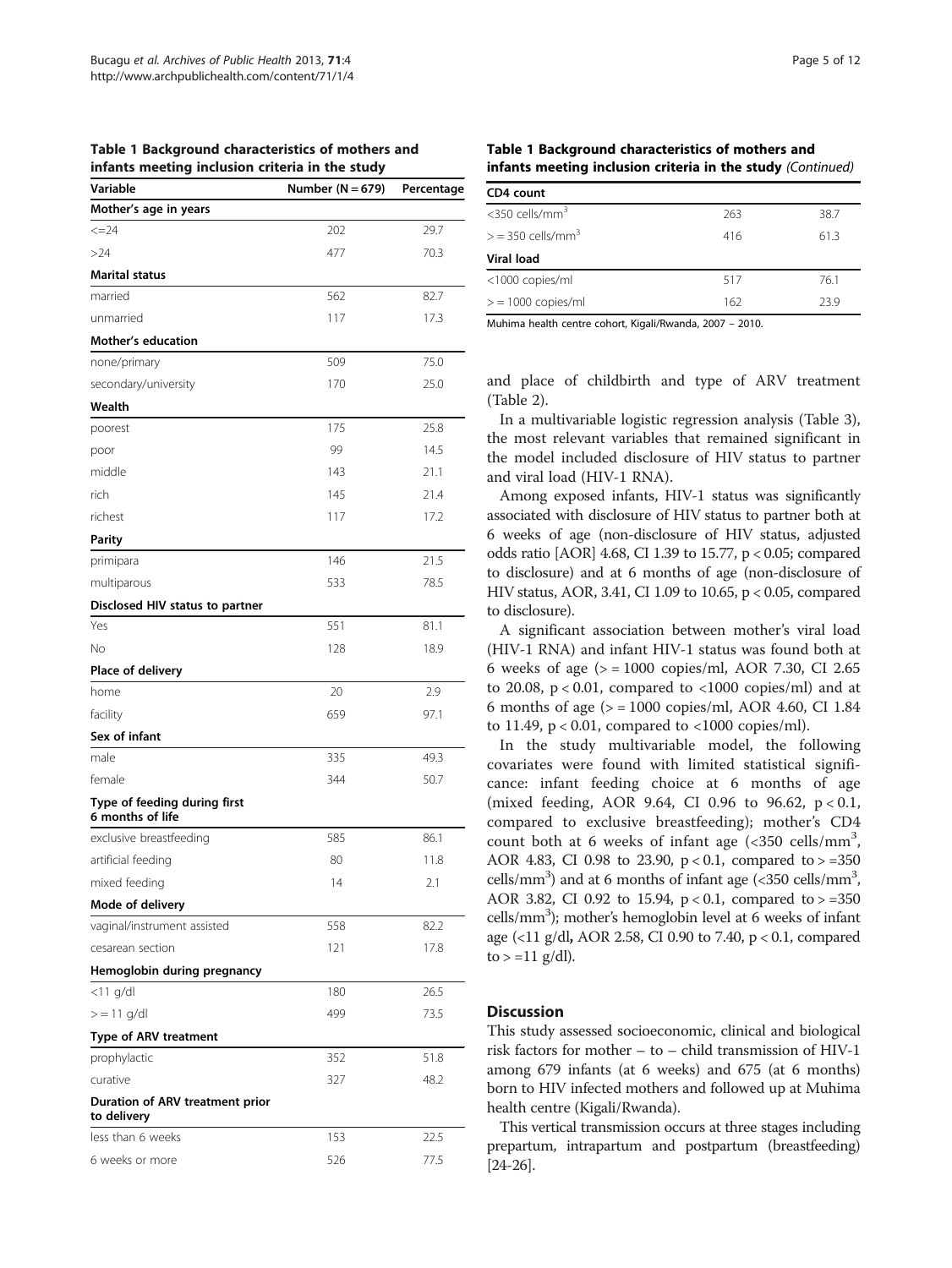<span id="page-5-0"></span>

In the Muhima cohort study, were most at risk of mother – to – child transmission, HIV-1 exposed infants whose mothers presented with no documented mutual disclosure of HIV status and a higher HIV-1 RNA level.

# Mutual disclosure of HIV status

Consistent with other studies, non-disclosure of HIV status to partner emerged as an important factor for HIV-1 mother – to – child transmission in this cohort study.

Existing studies have increasingly shown disclosure as a way to encourage prevention and non-disclosure significantly associated with sexual risk behaviours.

Disclosure is of importance in PMTCT programmes as it allows an individual to get spousal or family support for preventive actions they may decide to undertake, including approaches for adequate ARV adherence [\[27](#page-10-0)-[31\]](#page-10-0).

Fear of stigma and rejection is thought to discourage disclosure [[32](#page-10-0)].

Women appear to disclose, and to receive disclosure, more frequently than do men. Partner disclosure is also generally lower with casual partners than it is with steady partners.

A positive correlation between disclosure and social support has been documented in various contexts. Socioeconomic factors (education) and access to resources play an important role in influencing disclosure, with lower rates of disclosure associated with low-wage employment and economic vulnerability [[33](#page-10-0)].

In Zimbabwe, receiving HIV education during antenatal visits at least twice and referral for psychosocial support were significantly protective [\[34\]](#page-10-0) In Rwanda, a package of strategies – including couple counseling and community campaigns – seems to have overcome some barriers to disclosure [\[32\]](#page-10-0).

From the social psychological analysis applied in this study, the required four conditions allowing for testing the validity of the mediation model were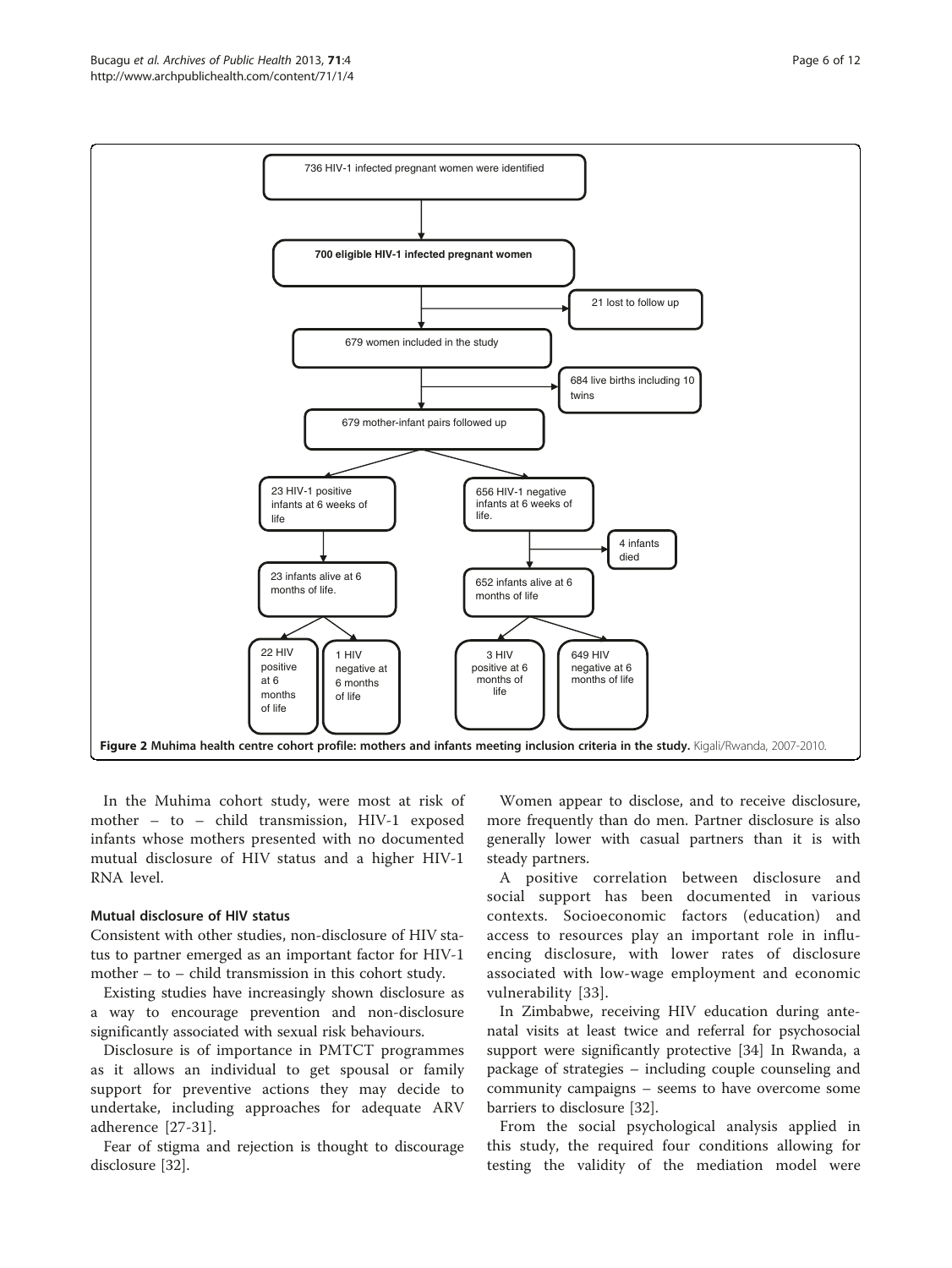<span id="page-6-0"></span>

| Table 2 Univariate analysis of factors associated with mother-to-child transmission of HIV-1 at 6 weeks and at |  |
|----------------------------------------------------------------------------------------------------------------|--|
| 6 months of life                                                                                               |  |

| <b>Variables</b>                              | Infant HIV-1 status at 6 weeks |            |             | Infant HIV-1 status at 6 months |     |            |             |         |
|-----------------------------------------------|--------------------------------|------------|-------------|---------------------------------|-----|------------|-------------|---------|
|                                               | n                              | $HIV-(\%)$ | $HIV + (%)$ | P-value                         | N   | $HIV-(\%)$ | $HIV + (%)$ | P-value |
| Mother's age, years                           |                                |            |             |                                 |     |            |             |         |
| $\leq$ $=$ 24                                 | 202                            | 95.5       | 4.5         | 0.317                           | 202 | 94.6       | 5.4         | 0.117   |
| $>24$                                         | 477                            | 97.1       | 2.9         |                                 | 473 | 97.0       | 3.0         |         |
| <b>Marital status</b>                         |                                |            |             |                                 |     |            |             |         |
| married                                       | 562                            | 97.7       | 2.3         | 0.001                           | 559 | 97.5       | 2.5         | 0.000   |
| unmarried                                     | 117                            | 91.5       | 8.5         |                                 | 116 | 90.5       | 9.5         |         |
| <b>Education</b>                              |                                |            |             |                                 |     |            |             |         |
| none/primary                                  | 509                            | 96.5       | 3.5         | 0.710                           | 508 | 96.3       | 3.7         | 0.930   |
| secondary/university                          | 170                            | 97.1       | 2.9         |                                 | 167 | 96.4       | 3.6         |         |
| Wealth                                        |                                |            |             |                                 |     |            |             |         |
| poorest                                       | 175                            | 94.3       | 5.7         | 0.328                           | 174 | 94.3       | 5.7         | 0.459   |
| second                                        | 99                             | 98.0       | 2.0         |                                 | 99  | 98.0       | 2.0         |         |
| middle                                        | 143                            | 97.2       | 2.8         |                                 | 143 | 97.2       | 2.8         |         |
| fourth                                        | 145                            | 96.6       | 3.4         |                                 | 144 | 95.8       | 4.2         |         |
| richest                                       | 117                            | 98.3       | 1.7         |                                 | 115 | 97.4       | 2.6         |         |
| Parity                                        |                                |            |             |                                 |     |            |             |         |
| primipara                                     | 146                            | 93.2       | 6.8         | 0.009                           | 144 | 91.7       | 8.3         | 0.001   |
| multiparous                                   | 533                            | 97.6       | 2.4         |                                 | 531 | 97.6       | 2.4         |         |
| Disclosed HIV status to partner               |                                |            |             |                                 |     |            |             |         |
| Yes                                           | 551                            | 98.2       | 1.8         | 0.000                           | 550 | 97.8       | 2.2         | 0.000   |
| No                                            | 128                            | 89.8       | 10.2        |                                 | 125 | 89.6       | 10.4        |         |
| Place of delivery                             |                                |            |             |                                 |     |            |             |         |
| home                                          | 20                             | 90.0       | 10.0        | 0.097                           | 20  | 90.0       | 10.0        | 0.130   |
| facility                                      | 659                            | 96.8       | 3.2         |                                 | 655 | 96.5       | 3.5         |         |
| Sex of the infant                             |                                |            |             |                                 |     |            |             |         |
| male                                          | 335                            | 96.7       | 3.3         | 0.883                           | 332 | 96.4       | 3.6         | 0.904   |
| female                                        | 344                            | 96.5       | 3.5         |                                 | 343 | 96.2       | 3.8         |         |
| Type of feeding during first 6 months of life |                                |            |             |                                 |     |            |             |         |
| exclusive breastfeeding                       | 585                            | 96.8       | 3.2         | 0.070                           | 581 | 96.6       | 3.4         | 0.002   |
| artificial feeding                            | 80                             | 97.5       | 2.5         |                                 | 80  | 97.5       | 2.5         |         |
| mixt feeding                                  | 14                             | 85.7       | 14.3        |                                 | 14  | 78.6       | 21.4        |         |
| Mode of delivery                              |                                |            |             |                                 |     |            |             |         |
| vaginal/instrument assisted                   | 558                            | 96.4       | 3.6         | 0.542                           | 554 | 96.0       | 4.0         | 0.431   |
| cesarean section                              | 121                            | 97.5       | 2.5         |                                 | 121 | 97.5       | 2.5         |         |
| Hemoglobin during pregnancy                   |                                |            |             |                                 |     |            |             |         |
| $<$ 11 g/dl                                   | 180                            | 93.3       | $6.7\,$     | 0.005                           | 179 | 93.9       | 6.1         | 0.044   |
| $>$ = 11 g/dl                                 | 499                            | 97.8       | 2.2         |                                 | 496 | 97.2       | $2.8\,$     |         |
| Type of ARV treatment                         |                                |            |             |                                 |     |            |             |         |
| prophylactic                                  | 352                            | 97.4       | 2.6         | 0.215                           | 350 | 96.9       | 3.1         | 0.423   |
| curative                                      | 327                            | 95.7       | 4.3         |                                 | 325 | 95.7       | 4.3         |         |
| Duration of ARV treatment prior to delivery   |                                |            |             |                                 |     |            |             |         |
| less than 6 weeks                             | 153                            | 93.5       | 6.5         | 0.014                           | 152 | 94.1       | 5.9         | 0.100   |
| 6 weeks or more                               | 526                            | 97.5       | 2.5         |                                 | 523 | 96.9       | 3.1         |         |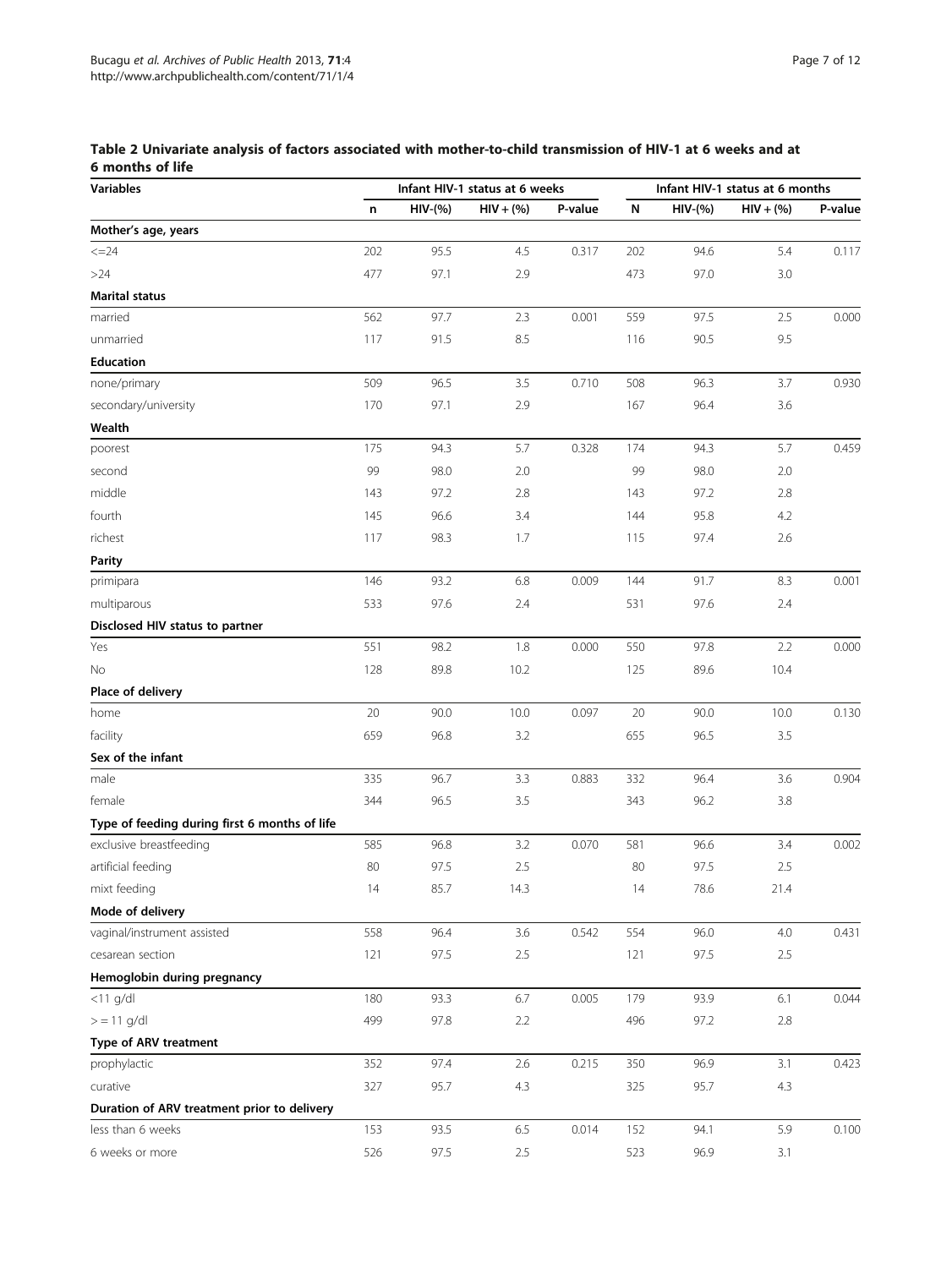| 263 | 94.3 | 5.7 | 0.009 | 261 | 94.3 | 5.7 | 0.028 |
|-----|------|-----|-------|-----|------|-----|-------|
| 416 | 98.1 | 1.9 |       | 414 | 97.6 | 2.4 |       |
|     |      |     |       |     |      |     |       |
| 517 | 98.6 | ۱.4 | 0.000 | 514 | 98.1 | 1.9 | 0.000 |
| 162 | 90.1 | 9.9 |       | 161 | 90.7 | 9.3 |       |
|     |      |     |       |     |      |     |       |

Table 2 Univariate analysis of factors associated with mother-to-child transmission of HIV-1 at 6 weeks and at 6 months of life (Continued)

Muhima health centre cohort, Kigali/Rwanda, 2007 – 2010.

satisfied (Figure [1\)](#page-3-0) [[20,23\]](#page-10-0). This is considered as a perfect mediation model as the independent variable (marital status) has shown no effect on the dependent variable (infant HIV-1 status) when the mediator is controlled (HIV status disclosure). Unmarried women infected with HIV-1 have higher risk of HIV-1 mother-to-child transmission with undisclosed HIV status, as a mediator. The mediator variable explains how external physical events (independent variable) take on internal psychological significance [[21](#page-10-0)-[23\]](#page-10-0).

#### Viral load

The level of HIV-1 RNA in maternal plasma remains the major biological predictor of both early and late mother-to-child transmission of the virus. HIVinfected individuals who maintain increased levels of HIV-1 RNA load, extended high viremics, can transmit virus at higher rates. Combinatorial ART decreases HIV replication, thus reducing rates of virus transmission [[35,36](#page-10-0)].

In addition, existing studies have shown that, for women receiving HAART for prevention of HIV-1 transmission, breast milk HIV-1 RNA level is associated with systemic viral burden [[37\]](#page-10-0).

The total viral suppression (below 40 copies/mL for this study) provides the most protective effect against mother-to-child transmission of HIV-1 [\[38,39](#page-10-0)].

Achieving viral suppression by delivery to prevent MTCT depends on maternal viral load baseline level and time of HAART initiation during pregnancy as shown by a UK study findings. This suggest that with a viral load of more than 10,000 copies/mL and especially with a viral load more than 100,000 copies/mL, the probability of achieving either less than 50 copies/mL by the time of delivery is compromised by delaying initiation of short-term highly active antiretroviral therapy beyond 20.4 weeks gestation [\[40\]](#page-10-0).

#### Breastfeeding

Like many studies investigating feeding choices for HIV-1 exposed infants in breastfeeding populations, the Muhima cohort study results show that exclusive breastfeeding was associated with a lower risk of postnatal transmission at 6 months, compared with mixed feeding, but it does not eliminate risk. The only method known to completely eliminate breastfeeding associated HIV transmission is not to breastfeed. This is recommended in settings in which infant replacement feeding is affordable and sustainable [[41](#page-10-0)-[44\]](#page-10-0).

A prospective study in Zimbabwe with 14,110 mothernewborn pairs followed for 2 years showed that early mixed feeding, when compared with early breastfeeding, was associated with a 2.5 fold (95CI 1.3 to 4.8) greater risk of HIV infection or death at 18 months [[45](#page-10-0)].

Breast milk protective mechanisms include factors that have the ability to inactivate HIV and/or binding to the infant mucosa and/or target cells. Milk also contains many anti-inflammatory factors that would limit viral replication within milk, as well as maintain the integrity of both the mammary (reducing transmissibility) and the infant mucosal epithelia (reducing susceptibility) [\[46](#page-10-0)].

The WHO infant feeding guidelines in the context of HIV have been revised to ensure balance between HIV prevention with protection from other causes of child mortality. They recommend that national or subnational authorities should decide whether health services will principally counsel and support HIV infected mothers to either avoid all breastfeeding or to breastfeed and receive infant or maternal antiretroviral prophylaxis [[43](#page-10-0)].

In Rwandan general population, exclusive breastfeeding is the norm. As reported by Rwanda Demographic and Health Survey 2010 results, eighty-five percent of children under age of 6 months are exclusively breastfed, 2 percent are given milk and plain water, 7 percent get breast milk and non-milk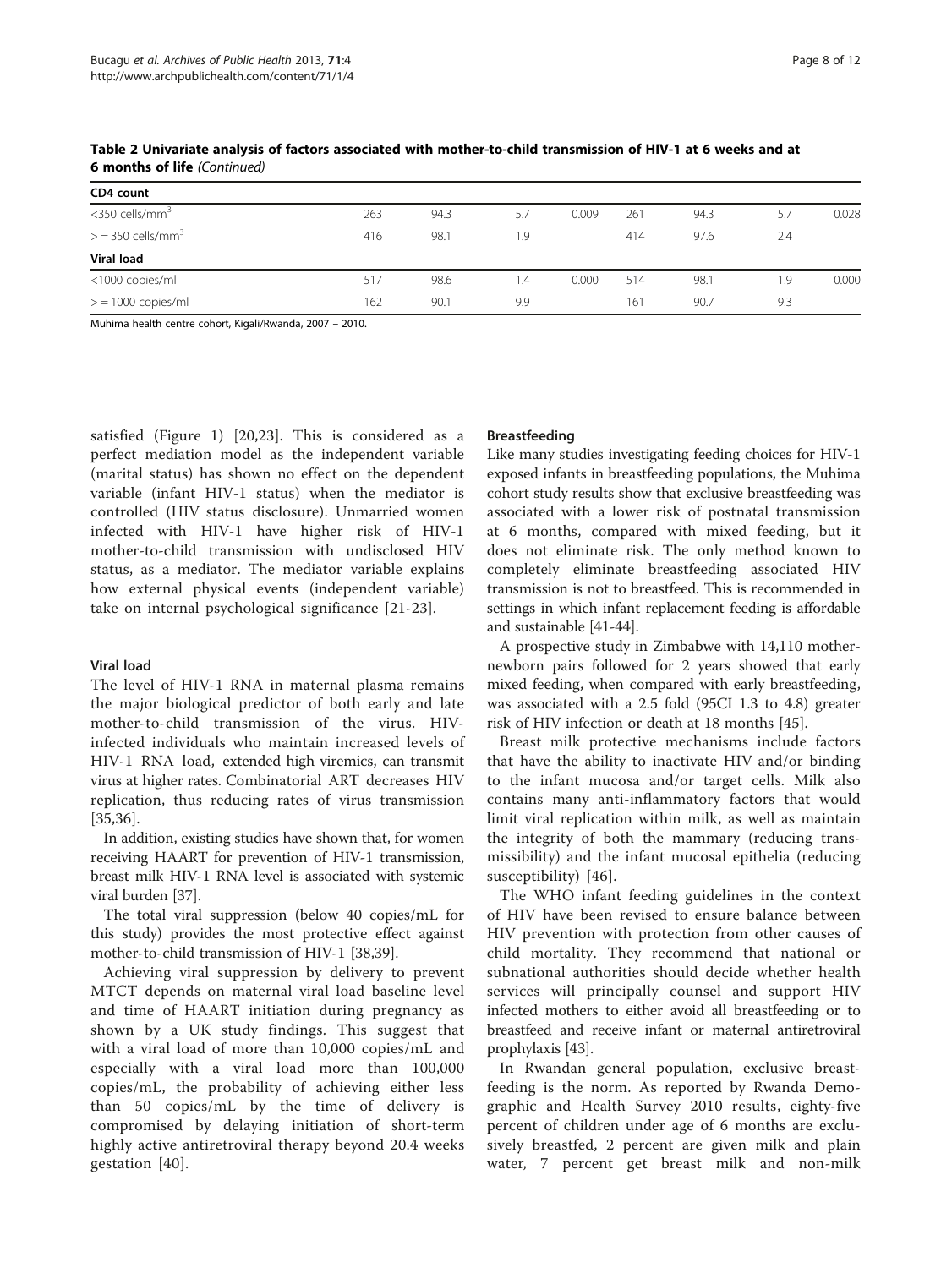### <span id="page-8-0"></span>Table 3 Multivariable logistic regression analysis of risk factors associated with mother-to-child transmission of HIV at 6 weeks and at 6 months of life

|                                                                | <b>HIV</b> infection<br>at 6 weeks<br>(1) | <b>HIV</b> infection<br>at 6 months<br>(2)<br>adjusted OR<br>[95% CI] |  |  |
|----------------------------------------------------------------|-------------------------------------------|-----------------------------------------------------------------------|--|--|
| Variables                                                      | adjusted OR<br>[95% CI]                   |                                                                       |  |  |
| Mother's age                                                   |                                           |                                                                       |  |  |
| $\leq$ = 24                                                    |                                           | 1.22 [0.41 - 3.64] 1.43 [0.53 - 3.89]                                 |  |  |
| >24                                                            | 1                                         | 1                                                                     |  |  |
| Marital status                                                 |                                           |                                                                       |  |  |
| not currently married                                          | 1.42 [0.42 - 4.79]                        | $1.55$ [0.49 - 4.90]                                                  |  |  |
| currently married                                              | 1                                         | 1                                                                     |  |  |
| <b>Education attainment</b>                                    |                                           |                                                                       |  |  |
| none/primary                                                   | 1.09 [0.29 - 4.08]                        | $1.09$ [0.33 - 3.63]                                                  |  |  |
| secondary/university education                                 | 1                                         | 1                                                                     |  |  |
| <b>Wealth index</b>                                            |                                           |                                                                       |  |  |
| poorest                                                        | 2.07 [0.31 - 14.01]                       | $1.37$ $[0.27 - 7.01]$                                                |  |  |
| second                                                         | $0.77$ $[0.07 - 8.16]$                    | $0.39$ $[0.05 - 3.44]$                                                |  |  |
| middle                                                         | 0.82 [0.11 - 5.90]                        | $0.53$ $[0.09 - 2.94]$                                                |  |  |
| fourth                                                         | 1.33 [0.21 - 8.32]                        | $1.05$ $[0.23 - 4.91]$                                                |  |  |
| richest                                                        | 1                                         | 1                                                                     |  |  |
| Parity                                                         |                                           |                                                                       |  |  |
| primiparous                                                    | $1.97$ $[0.65 - 5.94]$                    | $2.33$ $[0.84 - 6.41]$                                                |  |  |
| multiparous                                                    | 1                                         | 1                                                                     |  |  |
| Disclosed HIV status to partner                                |                                           |                                                                       |  |  |
| No                                                             | 4.68**[1.39-15.77]                        | 3.41** [1.09-10.65]                                                   |  |  |
| Yes                                                            | 1                                         | 1                                                                     |  |  |
| Place of delivery                                              |                                           |                                                                       |  |  |
| home                                                           | 2.98 [0.42 - 21.17]                       | 2.21 [0.33 - 14.88]                                                   |  |  |
| health facility                                                | 1                                         | 1                                                                     |  |  |
| child's sex                                                    |                                           |                                                                       |  |  |
| Male                                                           | 1.27 [0.49-3.34]                          | 1.21 [0.49 - 2.98]                                                    |  |  |
| Female                                                         | 1                                         | 1                                                                     |  |  |
| Type of feeding for the child<br>during first 6 months of life |                                           |                                                                       |  |  |
| mixed feeding                                                  | 5.5 [0.40-74.82]                          | $9.64*[0.96 - 96.62]$                                                 |  |  |
| artificial feeding                                             | 2.45 [0.39-15.24]                         | 1.99 [0.36 - 11.10]                                                   |  |  |
| exclusive breastfeeding                                        | 1                                         | 1                                                                     |  |  |
| Mode of delivery                                               |                                           |                                                                       |  |  |
| vaginal/instrument assisted                                    | $0.66[0.17 - 2.57]$                       | $0.91$ $[0.24 - 3.40]$                                                |  |  |
| cesarean section                                               | 1                                         | 1                                                                     |  |  |
| Hemoglobin                                                     |                                           |                                                                       |  |  |
| <11 g/dl                                                       | 2.58*[0.90-7.40]                          | $1.73$ $[0.65 - 4.62]$                                                |  |  |
| $>$ = 11 g/dl                                                  | 1                                         | 1                                                                     |  |  |
| Type of ARV treatment received                                 |                                           |                                                                       |  |  |
| prophylactic                                                   | 1.82 [0.38-8.73]                          | $1.79$ $[0.43 - 7.41]$                                                |  |  |
| curative                                                       | 1                                         | 1                                                                     |  |  |

Table 3 Multivariable logistic regression analysis of risk factors associated with mother-to-child transmission of HIV at 6 weeks and at 6 months of life (Continued)

| duration of ARV prophylaxis/<br>treatment |                      |                                         |
|-------------------------------------------|----------------------|-----------------------------------------|
| less than 6 weeks                         |                      | $2.24$ [0.81 - 6.16] 1.35 [0.51 - 3.57] |
| 6 weeks or more                           |                      |                                         |
| CD4 count                                 |                      |                                         |
| $<$ 350 cellules/mm <sup>3</sup>          | 4.83* [0.98 - 23.90] | 3.82* [0.92 - 15.94]                    |
| $>$ = 350 cellules/mm <sup>3</sup>        |                      |                                         |
| Viral load                                |                      |                                         |
| $>$ = 1000 copies/ml                      |                      | 7.30*** [265-2008] 4.60*** [1.84-11.49] |
| <1000 copies/ml                           |                      |                                         |
| Observations                              | 679                  | 675                                     |

\*\*\*  $p < 0.01$ , \*\*  $p < 0.05$ , \*  $p < 0.1$ .

The following variables were considered for inclusion in the logistic regression model: mother's age; marital status; wealth; parity; HIV status disclosure to partner; place of delivery; mode of delivery; child sex; infant feeding choice; hemoglobin; type of ARV treatment received; duration of ARV prophylaxis/ treatment; CD4 count and viral load (HIV-1 RNA).

Muhima health centre cohort, Kigali/Rwanda, 2007 – 2010.

liquids, and 3 percent take other types of milk in addition to breast milk [\[6](#page-9-0)]. With regard to mixed feeding in the context of HIV/AIDS in Rwanda, an evaluation of infant feeding and young child feeding practices reported high prevalence of exclusive breastfeeding with weaning at 4–6 months. The author found no indication that mothers who mixed fed did so because they believed their breast milk was insufficient. This finding suggest that it should be possible to achieve even higher rates of exclusive breastfeeding if mothers are educated about the need to avoid feeds other than breast milk and, if they are supported, to have faith that their milk is adequate for their babies, even if their health and nutritional status are less than ideal [[44](#page-10-0)].

# CD4 count

Maternal CD4+ count has been used as an indicator to assess eligibility for antiretroviral treatment & prophylaxis for prevention of HIV-1 mother-to-child transmission and low CD4+ lymphocyte count was found associated with increased mother-to-child transmission risk [[47-53](#page-10-0)]. Available studies have also shown that CD4 count increases with the use of triple-drug combination therapy [\[54](#page-10-0)].

# Hemoglobin

Studies conducted in Sub-Saharan Africa that have found low maternal hemoglobin level (<11 g/dl) during pregnancy, as a risk factor for HIV-1 motherto-child transmission [\[55](#page-11-0)-[57](#page-11-0)]. Anemia is a common clinical finding in HIV-infected patients. In these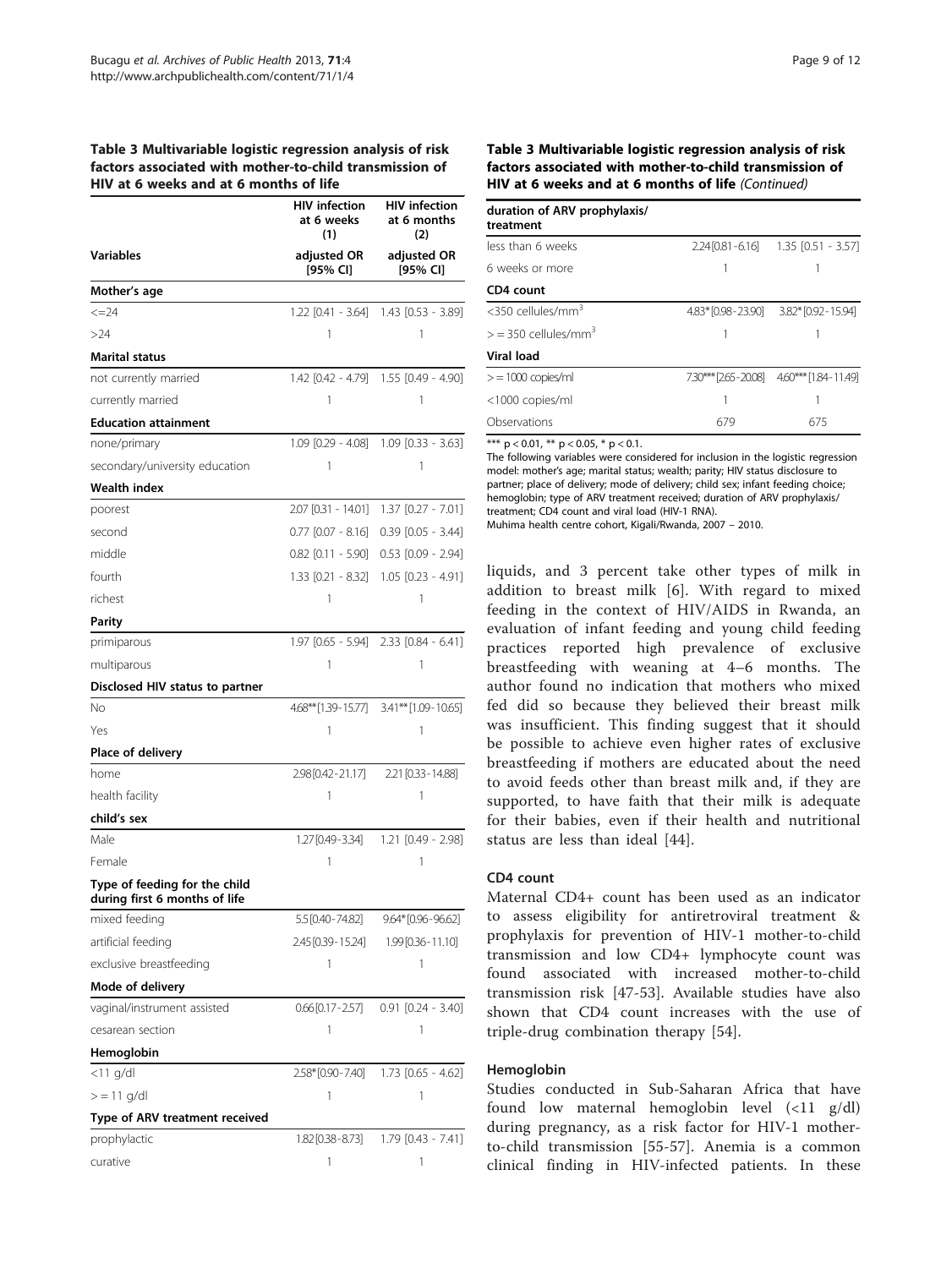<span id="page-9-0"></span>patients, many factors may contribute to the development of anemia, including nutritional deficiencies, opportunistic infections, AIDS-related malignancies, drug treatment and a direct effect of HIV on the bone marrow. Iron maldistribution may increase susceptibility to opportunistic infections and accelerate disease progression [[57](#page-11-0)].

This study has some limitations. The self-reporting as an approach to provide survey data is likely to introduce specific biases for factors such as infant feeding practices, mutual disclosure of HIV status and individual socioeconomic characteristics. Although Muhima study findings corroborate those from existing literature about major risk factors for mother-to-child transmission of HIV-1 in breastfeeding populations, it was only conducted in one of the 30 Rwanda districts and located in urban area. For the results to be generalizable to the entire country there would be need for larger studies.

# Conclusion

In 679 mother – infant pairs followed at Muhima health Centre (Rwanda), the most relevant factors independently associated with increased risk of mother – to – child transmission of HIV-1 included non-disclosure of HIV status to partner and high HIV-1 RNA. Members of this cohort also showed socioeconomic inequalities, with unmarried status carrying higher risk of undisclosed HIV status that, as a mediator, was associated with higher risk of MTCT. Such findings suggest that HIV status disclosure to partner & HIV-1 RNA level are key entry points for reducing HIV-1 mother-to-child transmission in Rwanda. And more specifically, the monitoring of HIV-1 RNA level might be considered as a routinely used test to assess the risk of transmission with the goal of achieving viral suppression as critical for elimination of transmission, particularly in breastfeeding populations. In addition, further research is needed to identify most effective interventions to get optimal mutual disclosure of HIV status for Rwanda PMTCT services & clients.

#### Abbreviations

AIDS: Acquired immunodeficiency syndrome; ARV: Antiretroviral; CD4: T-helper cells; CI: Confidence interval; DNA: Deoxyribonucleic Acid; HAART: Highly active antiretroviral therapy; HIV: Human immunodeficiency virus; OR: Odds ratio; PCR: Polymerase chain reaction; PMTCT: Prevention of mother-to-child transmission; RNA: Ribonucleic acid; WHO: World Health Organization.

#### Competing interests

Authors declare no competing interests.

#### Authors' contributions

MB supervised the study and wrote the paper. JDDB & JM assisted with data collection, entry and analysis. CPH contributed to the study design, data

analysis and reviewed the manuscript critically for important intellectual content. All authors read and approved the final manuscript.

#### Acknowledgements

The authors thank the teams from the Rwanda Ministry of Health and Muhima health centre who have provided support for data collection as well as The National Reference Laboratory of Rwanda that conducted viral load tests with the financial support from EGPAF-Rwanda.

#### Author details

<sup>1</sup>World Health Organization Department of Maternal, Newborn, Child and Adolescent Health, 20, Avenue Appia, CH – 1211, Geneva 27, Switzerland. <sup>2</sup> <sup>2</sup>CAMRIS International, 6931 Arlington Road, Suite 575, Bethesda, MD 20814, USA. <sup>3</sup>Department of Obstetrics & Gynecology, Rwanda Biomedical Center/ King Faisal Hospital, P.O. Box 2534, Kigali, Rwanda. <sup>4</sup>Université Libre de Bruxelles/Ecole de Santé Publique, Route de Lennik 808, 1070, Bruxelles, Belgium.

#### Received: 26 November 2012 Accepted: 18 February 2013 Published: 28 February 2013

#### References

- 1. Ruton H, Mugwaneza P, Shema N, Lyambabaje A, Bizimana JDD, Tsague L, Nyankesha E, Wagner CM, Mutabazi V, Nyemazi JP, Nsanzimana S, Karema C, Binagwaho A: HIV-free survival among nine-to 24-month old children born to HIV-positive mothers in the Rwandan national PMTCT programme: a community-based household survey. J Int AIDS Soc 2012, 15:4.
- 2. Lepage P, Van de Perre P, Msellati P, Hitimana D, Simonon A, Van Goethem C, Mukamabano B, Karita E, Stevens AM, Mathieu G, Salamon R, Dabis F: Mother–to–child transmission of Human Immunodeficiency Virus Type 1 (HIV–1) and its determinants: a cohort study in Kigali, Rwanda. Am J Epidemiol 1993, 137(6):589–599.
- 3. UNAIDS: World AIDS day report, 2011. [http://www.unaids.org/en/media/](http://www.unaids.org/en/media/unaids/contentassets/documents/unaidspublication/2011/JC2216_WorldAIDSday_report_2011_en.pdf) [unaids/contentassets/documents/unaidspublication/2011/](http://www.unaids.org/en/media/unaids/contentassets/documents/unaidspublication/2011/JC2216_WorldAIDSday_report_2011_en.pdf) [JC2216\\_WorldAIDSday\\_report\\_2011\\_en.pdf.](http://www.unaids.org/en/media/unaids/contentassets/documents/unaidspublication/2011/JC2216_WorldAIDSday_report_2011_en.pdf)
- 4. Rwanda National Institute of Statistics: Statistical Yearbook, 2011. [http://](http://www.statistics.gov.rw/publications/rwanda-statistical-yearbook-2011) [www.statistics.gov.rw/publications/rwanda-statistical-yearbook-2011](http://www.statistics.gov.rw/publications/rwanda-statistical-yearbook-2011).
- 5. Rwanda National Institute of Statistics, Ministry of Health and ORC Macro Calverton, Maryland USA: Rwanda Demographic and Health Survey 2010: final report. [http://www.statistics.gov.rw/publications/demographic-and-health](http://www.statistics.gov.rw/publications/demographic-and-health-survey-2010-final-report)[survey-2010-final-report.](http://www.statistics.gov.rw/publications/demographic-and-health-survey-2010-final-report)
- 6. Logie DE, Rowson M, Ndagije F: Innovations in Rwanda's health system: looking to the future. Lancet 2008, 372(9634):256–261.
- 7. United Nations General Assembly Special Session on HIV and AIDS: Rwanda AIDS country progress, 2008–2009. March 2010. [http://data.unaids.org/pub/](http://data.unaids.org/pub/Report/2010/rwanda_2010_country_progress_report_en.pdf) [Report/2010/rwanda\\_2010\\_country\\_progress\\_report\\_en.pdf](http://data.unaids.org/pub/Report/2010/rwanda_2010_country_progress_report_en.pdf).
- 8. Peltier CA, Ndayisaba GF, Lepage P, Van Griensven J, Leroy V, Pharm CO, Ndimubanzi PC, Courteille O, Arendt V: Breastfeeding with maternal antiretroviral therapy or formula feeding to prevent HIV postnatal mother-to-child transmission in Rwanda. AIDS 2009, 23(18):2415–2423.
- 9. WHO, UNICEF, UNFPA and UNAIDS: Towards the elimination of mother-to-child transmission of HIV. World Health Organization; 2011. [http://www.who.int/](http://www.who.int/hiv/pub/mtct/elimination_report/en) [hiv/pub/mtct/elimination\\_report/en.](http://www.who.int/hiv/pub/mtct/elimination_report/en)
- 10. Dabis F, Bequet L, Ekouevi DK, Viho I, Rouet F, Horo A, Sakarovitch C, Bequet R, Fassinou P, Dequae-Merchadou L, Welffens-Ekra C, Rouzioux C, Leroy V, ANRS 1201/1202 DITRAME PLUS Study Group: Field efficacy of zidovudine, lamivudine and single-dose nevirapine to prevent peripartum HIV transmission. AIDS 2005, 19(3):309-318.
- 11. European Collaborative Study: Mother-to-child transmission of HIV infection in the era of highly active antiretroviral therapy. Clin Infect Dis 2005, 40(3):458–465.
- 12. Shah I: Is elective caesarian section really essential for prevention of mother to child transmission of HIV in the era of antiretroviral therapy and abstinence of breast feeding? J Tropical Pediatrics March 2006, 52(3):163–165.
- 13. Commission on Social Determinants of Health: Closing the gap in a generation: health equity through action on the social determinants of health. Final report of the Commission on Social Determinants of Health. Geneva: World Health Organization; 2008.
- 14. Hennekens HC, Buring EJ: Epidemiology in Medicine. Firstth edition. USA; 1987.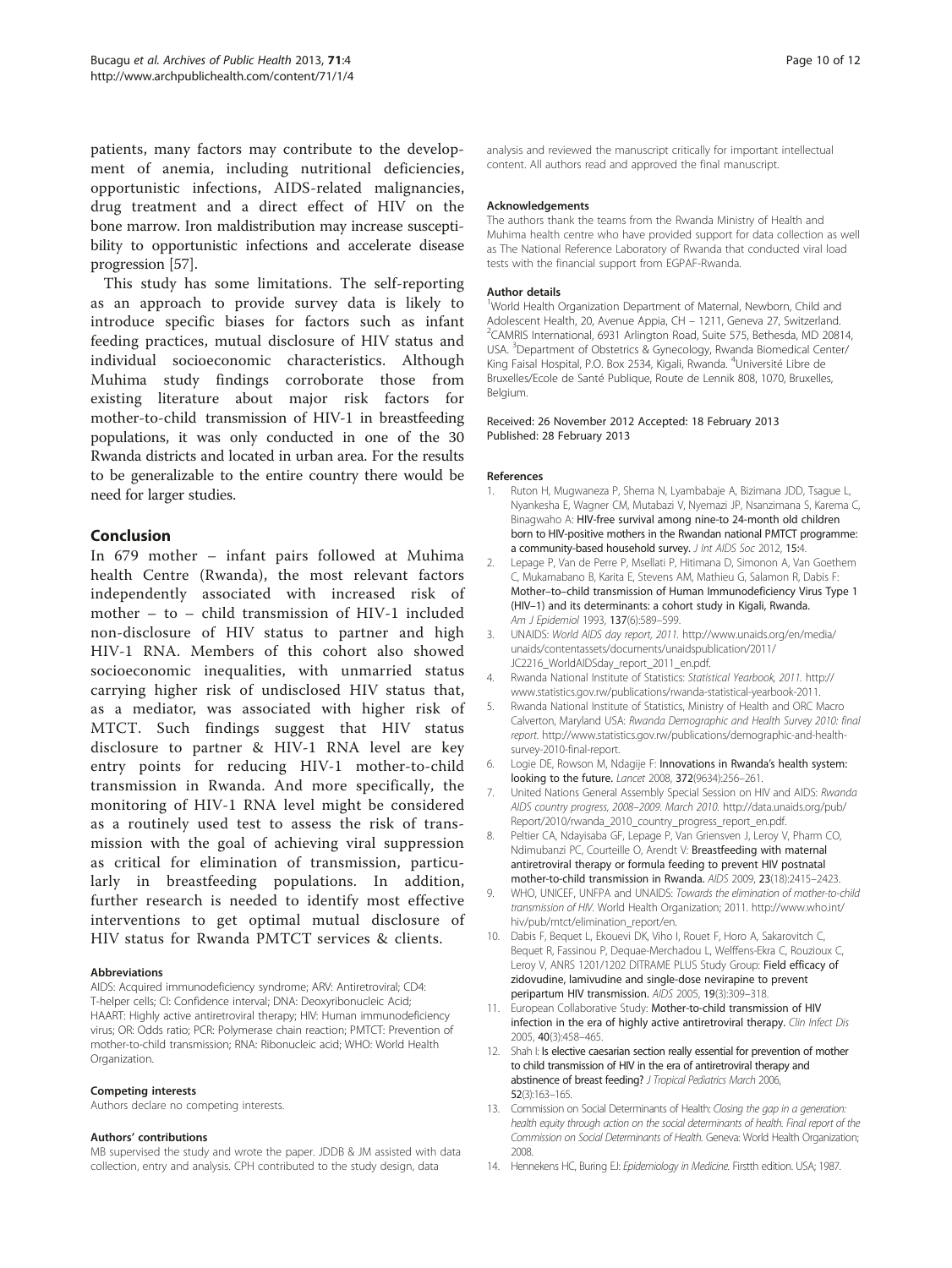- <span id="page-10-0"></span>15. Spear GT, Zariffard MR, Chen HY, Anzinger JJ, Anastos K, Rusine J, Gatabazi J, French AL, Cohen M, Landay AL: Positive association between HIV RNA and IL-6 in the genital tract of Rwandan women. AIDS Res Hum Retroviruses 2008, 24(7):973–976. doi[:10.1089/aid.2008.0004.](http://dx.doi.org/10.1089/aid.2008.0004)
- 16. Fischer A, Lejczak C, Lambert C, Servais J, Makombe N, Rusine J, Staub T, Hemmer R, Schneider F, Schmit JC, Arendt V: Simple DNA extraction method for dried blood spots and comparison of two PCR assays for diagnosis of vertical Human Immunodeficiency Virus Type 1 transmission in Rwanda. J Clin Microbiol 2004, 42(1):16–20.
- 17. Van Dyke RB: Mother-to-child transmission of HIV-1 in the era prior to the availability of combination antiretroviral therapy: the role of drugs of abuse. Life Sci 2011, 88(21–22):922–925. doi:[10.1016/j.lfs.2011.03.006.](http://dx.doi.org/10.1016/j.lfs.2011.03.006)
- 18. Scavalli CP, Mandelbrot L, Berrebi A, Batallan A, Cravello L, Pannier E, Hamrene K, Ciraru-Vigneron N, Faye A, Warszawski J, ANRS EPF: Twin pregnancy as a risk factor for mother-to-child transmission of HIV-1: trends over 20 years. AIDS 2007, 21(8):993–1002.
- 19. ORC Macro Calverton, Maryland USA: The Demographic and Health Survey wealth index. [http://www.measuredhs.com/publications/publication-cr6](http://www.measuredhs.com/publications/publication-cr6-comparative-reports.cfm) [comparative-reports.cfm.](http://www.measuredhs.com/publications/publication-cr6-comparative-reports.cfm)
- 20. Baron RM, Kenny DA: The moderator-mediator variable distinction in social psychological research: conceptual, strategic and statistical considerations. J Pers Soc Psychol 1986, 51(6):1173–1182.
- 21. Wu AD, Zumbo BD: Understanding and using mediators and moderators. Soc Indic Res 2008, 87:367–392. doi:[10.1007/s11205-007-9143-1](http://dx.doi.org/10.1007/s11205-007-9143-1).
- 22. Brauer M: L'identification des processus médiateurs dans la recherche en psychologie. Annee Psychol 2000, 100:661–681.
- 23. Cole SW, Kemeny ME, Fahey JL, Zack JA, Naliboff BD: Psychological risk factors for HIV pathogenesis: mediation by the autonomic nervous system. Soc Biological Psychiatry. [http://www.sciencedirect.com/science/](http://www.sciencedirect.com/science/article/pii/S0006322302018887) [article/pii/S0006322302018887](http://www.sciencedirect.com/science/article/pii/S0006322302018887).
- 24. Ahmad N: Molecular mechanisms of HIV-1 mother-to-child transmission and infection in neonatal target cells. Life Sci 2011, 88(21–22):980–986. doi:[10.1016/j.](http://dx.doi.org/10.1016/j.lfs.2010.09.023) [lfs.2010.09.023](http://dx.doi.org/10.1016/j.lfs.2010.09.023).
- 25. Goetghebuer T, Haelterman E, Marvillet I, Barlow P, Hainaut M, Salameh A, Ciardelli R, Gerard M, Levy J: Vertical transmission of HIV in Belgium: a 1986–2002 retrospective analysis. Eur J Pediatr 2009, 168(1):79–85.
- 26. Mucheto P, Chadambuka A, Shambira G, Tshimanga M, Gombe N, Nyamayaro W: Determinants of nondisclosure of HIV status among women attending the prevention of mother to child transmission programme, Makonde district, Zimbabwe, 2009. Pan Afr Med J 2011, 8:51.
- 27. Osinde MO, Kakaire O, Kaye DK: Factors associated with disclosure of HIV serostatus to sexual partners of patients receiving HIV care in Kabale, Uganda. Int J Gynaecol Obstet 2012, 118(1):61–64.
- 28. Nachega JB, Morroni C, Zuniga JM, Sherer R, Beyrer C, Solomon S, Schechter M, Rockstroh J: HIV-Related Stigma, Isolation, Discrimination, and Serostatus Disclosure: A Global Survey of 2035 HIV-Infected Adults. J Int Assoc Physicians AIDS Care (Chic) 2012, 11(3):172–178.
- 29. Jasseron C, Mandelbrot L, Dollfus C, Trocmé N, Tubiana R, Teglas JP, Faye A, Rouzioux C, Blanche S, Warszawski J: Non-Disclosure of a Pregnant Woman's HIV Status to Her Partner is Associated with Non-Optimal Prevention of Mother-to-Child Transmission. AIDS Behav 2013, 17(2):488–497. doi:[10.1007/s10461-011-0084-y.](http://dx.doi.org/10.1007/s10461-011-0084-y)
- 30. Olagbuji BN, Ezeanochie MC, Agholor KN, Olagbuji YW, Ande AB, Okonofua FE: Spousal disclosure of HIV serostatus among women attending antenatal care in urban Nigeria. J Obstet Gynecol 2011, 31(6):486–488.
- 31. Mofenson LM: Prevention in neglected subpopulations: prevention of mother-to-child transmission of HIV infection. Clin Infect Dis 2010, 50(Suppl 3):S130–S148.
- 32. Obermeyer CM, Baijal P, Pegurri E: Facilitating HIV disclosure across diverse settings: a review. Am J Public Health 2011, 101(6):1011-1023.
- 33. Patel R, Ratner J, Gore-Felton C, Kadzirange G, Woelk G, Katzenstein D: HIV disclosure patterns, predictors, and psychosocial correlates among HIV positive women in Zimbabwe. AIDS Care 2012, 24(3):358–368.
- 34. Horvath T, Madi BC, Iuppa IM, Kennedy GE, Rutherford G, Read JS: Interventions for preventing late postnatal mother-to-child transmission of HIV. Cochrane Database Syst Rev 2009, 1:CD006734.
- 35. Novitsky V, Essex M: Using HIV viral load to guide treatment-for -prevention interventions. Curr Opin HIV AIDS 2012, 7(2):117-124.
- 36. Mmiro FA, Aizire J, Mwatha AK, Eshleman SH, Donnell D, Fowler MG, Nakabiito C, Musoke PM, Jackson JB, Guay LA: Predictors of early and late mother-to-child transmission of HIV in a breastfeeding population: HIV network for prevention trials 012 experience, Kampala, Uganda. J Acquir Immune Defic Syndr 2009, 52(1):32–39.
- 37. Slyker JA, Chung MH, Lehman DA, Kiarie J, Kinuthia J, Holte S, Tapia K, Njiri F, Overbaugh J, John-Stewart G: Incidence and correlates of HIV-1 RNA detection in the breast milk of women receiving HAART for the prevention of HIV-1 transmission. PLoS One 2012, 7(1):e29777.
- 38. Nielsen-Saines K, et al: Three postpartum antiretroviral regimens to prevent intrapartum HIV infection. N Engl J Med 2012, 366:2368-2379.
- 39. Joao EC, Gouvêa MI, Menezes JA, Sidi LC, Cruz ML, Berardo PT, Ceci L, Cardoso CA, Teixeira Mde L, Calvet GA, Matos HJ: Factors associated with viral load suppression in HIV-infected pregnant women in Rio de Janeiro, Brazil. Int J STD AIDS 2012, 23(1):44–47.
- 40. Read PJ, Mandalia S, Khan P, Harrisson U, Naftalin C, Gilleece Y, Anderson J, Hawkins DA, Taylor GP, de Ruiter A, London HIV Perinatal Research Group: When should HAART be initiated in pregnancy to achieve an undetectable HIV viral load by delivery? AIDS 2012, 26(9):1095–1103.
- 41. Volmink J, Marais B: HIV: mother-to-child transmission. Clin Evid (Online) 2008, pii:0909.
- 42. Aldrovandi GM, Kuhn L: What infants and breasts can teach us about natural protection from HIV infection. J Infect Dis 2010, 202(Supplement 3). doi:[10.1086/655972](http://dx.doi.org/10.1086/655972).
- 43. Guidelines on HIV and infant feeding, 2010. Principles and recommendations for infant feeding in the context of HIV and a summary of evidence. Geneva: World Health Organization; 2010. [http://www.who.int/](http://www.who.int/maternal_child_adolescent/documents/9789241599535/en/) [maternal\\_child\\_adolescent/documents/9789241599535/en/.](http://www.who.int/maternal_child_adolescent/documents/9789241599535/en/)
- Thiaru L: Update: Infant and young child feeding practices in the context of HIV/AIDS in Rwanda. Program for Appropriate Technology in Health; 2007. [http://www.path.org/publications/files/MCHN\\_IYCF\\_update.pdf.](http://www.path.org/publications/files/MCHN_IYCF_update.pdf)
- 45. Iliff PJ, Piwoz EG, Tavengwa NV, Zunguza CD, Marinda ET, Nathoo KJ, Moulton LH, Ward BJ, Humphrey JH, ZVITAMBO study group: Early exclusive breastfeeding reduces the risk of postnatal HIV-1 transmission and increases HIV-free survival. AIDS 2005, 19(7):699–708.
- 46. Moodley D, Esterhuizen T, Reddy L, Moodley P, Singh B, Ngaleka L, Govender D: Incident HIV infection in pregnant and lactating women and its effect on mother-to-child transmission in South Africa. J Infect Dis 2011, 203(9):1231–1234.
- 47. Tchendjou P, Same-Ekobo C, Nga A, Tejiokem M, Kfutwah A, Nlend AN, Tsague L, Bissek AC, Ekoa D, Orne-Gliemann J, Rousset D, Pouillot R, Dabis F: Effectiveness of multidrug antiretroviral regimens to prevent mother-to -child transmission of HIV-1 in routine public health services in Cameroon. PLoS One 2010, 5(4):e10411.
- 48. Sturt AS, Dokubo EK, Sint TT: Antiretroviral therapy (ART) for treating HIV infection in ART-eligible pregnant women. Cochrane Database Syst Rev 2010, 3:CD008440.
- 49. Tubiana R, Le Chenadec J, Rouzioux C, Mandelbrot L, Hamrene K, Dollfus C, Faye A, Delaugerre C, Blanche S, Warszawski J: Factors associated with mother-to-child transmission of HIV-1 despite a maternal viral load <500 copies/ml at delivery: a case–control study nested in the French perinatal cohort (EPF-ANRS CO1). Clin Infect Dis 2010, 50(4):585-596.
- Toro PL, Katyal M, Carter RJ, Myer L, El-Sadr WM, Nash D, Abrams EJ, MTCT-Plus Initiative: Initiation of antiretroviral therapy among pregnant women in resource-limited countries: CD4+ cell count response and program retention. AIDS 2010, 24(4):515–524.
- 51. Becquet R, Ekouevi DK, Arrive E, Stringer JS, Meda N, Chaix ML, Treluyer JM, Leroy V, Rouzioux C, Blanche S, Dabis F: Universal antiretroviral therapy for pregnant and breast-feeding HIV-1-infected women: towards the elimination of mother-to-child transmission of HIV-1 in resource-limited settings. Clin Infect Dis 2009, 49(12):1936–1945.
- 52. Hansmann A, Schim van der Loeff MF, Kaye S, Awasana AA, Sarge-Njie R, O'Donovan D, Ariyoshi K, Alabi A, Milligan P, Whittle HC: Baseline plasma viral load and CD4 cell percentage predict survival in HIV-1- and HIV-2-infected women in a community-based cohort in the Gambia. J Acquir Immune Defic Syndr 2005, 38(3):335–341.
- 53. Simpkins EP, Siberry GK, Hutton N: Thinking about HIV infection. Pediatr Rev 2009, 30(9):337–348. quiz 349.
- 54. Mehta S, Manji KP, Young AM, Brown ER, Chasela C, Taha ET, Read JS, Goldenberg RL, Fawzi WW: Nutritional indicators of adverse pregnancy